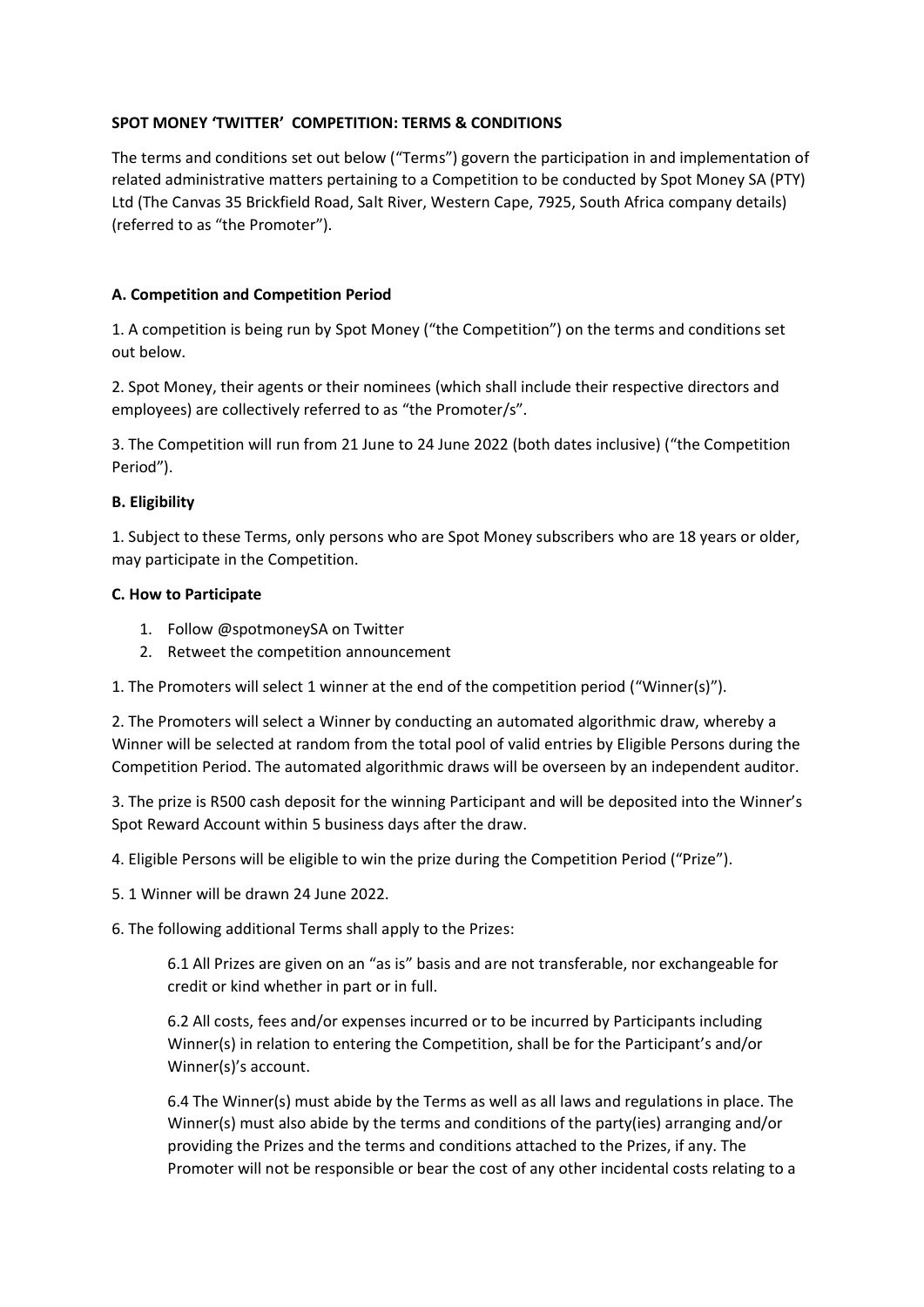Participant's participation in the Competition. Entries must be made within the Competition Period and entries will not be permitted after the end of the Competition Period. Any entries submitted after the end of the Competition Period will not qualify for the draw to win a Prize.

## **E. Indemnities**

1. To the fullest extent permitted by law, there are no, and the Promoter expressly exclude(s) and disclaim(s) any, representations, warranties, or endorsements, expressed or implied, written or oral, including but not limited to, any warranty of quality, merchantability or suitability or fitness for a particular purpose in respect of the Prizes.

2. The Eligible Persons, Participants and/or Winner(s) hereby acknowledge and agree that the Promoter exclude(s) all warranty and/or liability in connection with the Prizes and/or the Competition. Participants shall assume full liability and responsibility in case of any liability, mishap, injury, loss, damage, claim or accident (including personal injury and/or death) resulting from their participation in the Competition, redemption and/or usage of the Prizes. The Promoter shall not be held responsible for any loss, damage or injury (including death) in any manner whatsoever suffered by the Participants as a result of the participation in the Competition and/or the use of the Prizes.

3. Any loss or damage in respect of the Prizes is not due to the fault and/or negligence of the Promoter. The Promoters shall not be liable for or obliged to recognize or replace lost or stolen Prizes where such loss or damage in respect of Prizes is not due to the fault and/or negligence of the Promoters.

4. The Promoter shall not be responsible for any defect or any other loss or damage that may be suffered in connection with any of the Prizes.

### **F. Miscellaneous**

1. Eligible Persons, Participants and/or Winner(s) who participate in this Competition agree to be bound by these Terms and the decisions of the Promoter.

2. Participants consent to the Promoter collecting their personal information and disclosing any personal information in such Promoter's possession to any other party for purposes of the Competition. Such particulars shall be limited to an Eligible Person's name, address, e-mail address and telephone numbers ("disclosed personal information"). The use of such disclosed personal information shall be limited to solely for purposes of the Competition. The processing of such disclosed personal information will be in accordance with the Promoter's privacy policy and the Promoter undertakes that they will comply with any existing laws and/or regulations which govern the protection of personal information.

3. The decision of the Promoter, on all matters relating to the Competition will be final and binding. The Promoter reserve the right, without prior notice and at any time, to terminate the Competition, in whole or in part, or modify, suspend, or extend the Competition in any way. Such a determination may be made within the sole discretion of the Promoter.

4. The Promoter will not be liable for any default due to any war, riot, strike, lockout, industrial action, fire, flood, drought, storm, epidemic, pandemic, technical or system failure or any event beyond the reasonable control of the Promoter.